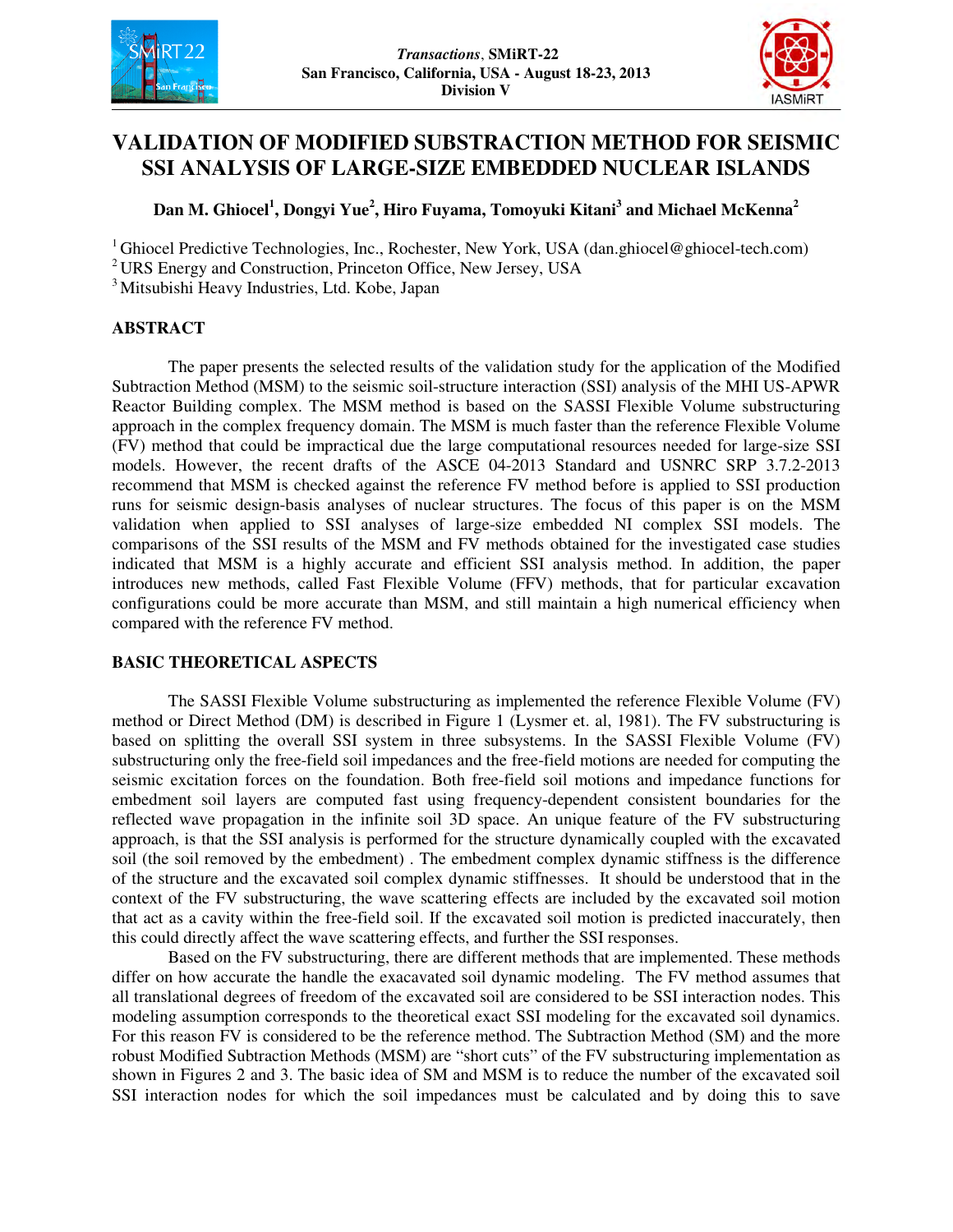computational time and memory storage. This makes SM and MSM much faster, but also more approximate than the reference FV method. For the excavated soil non-interaction nodes, the seismic load components and the free-field soil impedances are neglected. Thus, the non-interaction node equations are not correctly defined with all terms, which could affect the accuracy of SSI results in some situations.



Figure 3. Modified Subtraction Method (MSM) Implementation

The SM assumes that the interaction nodes are defined only by the nodes at the interface of the excavated soil with the surrounding soil deposit. This implies that SM uses correct equations of motion only for part of the excavated soil nodes that are the interaction nodes at the interface of the FE model with the surrounding soil deposit. For the rest of the excavated soil equations that correspond to the noninteraction nodes, the seismic load and free-field impedance terms are neglected.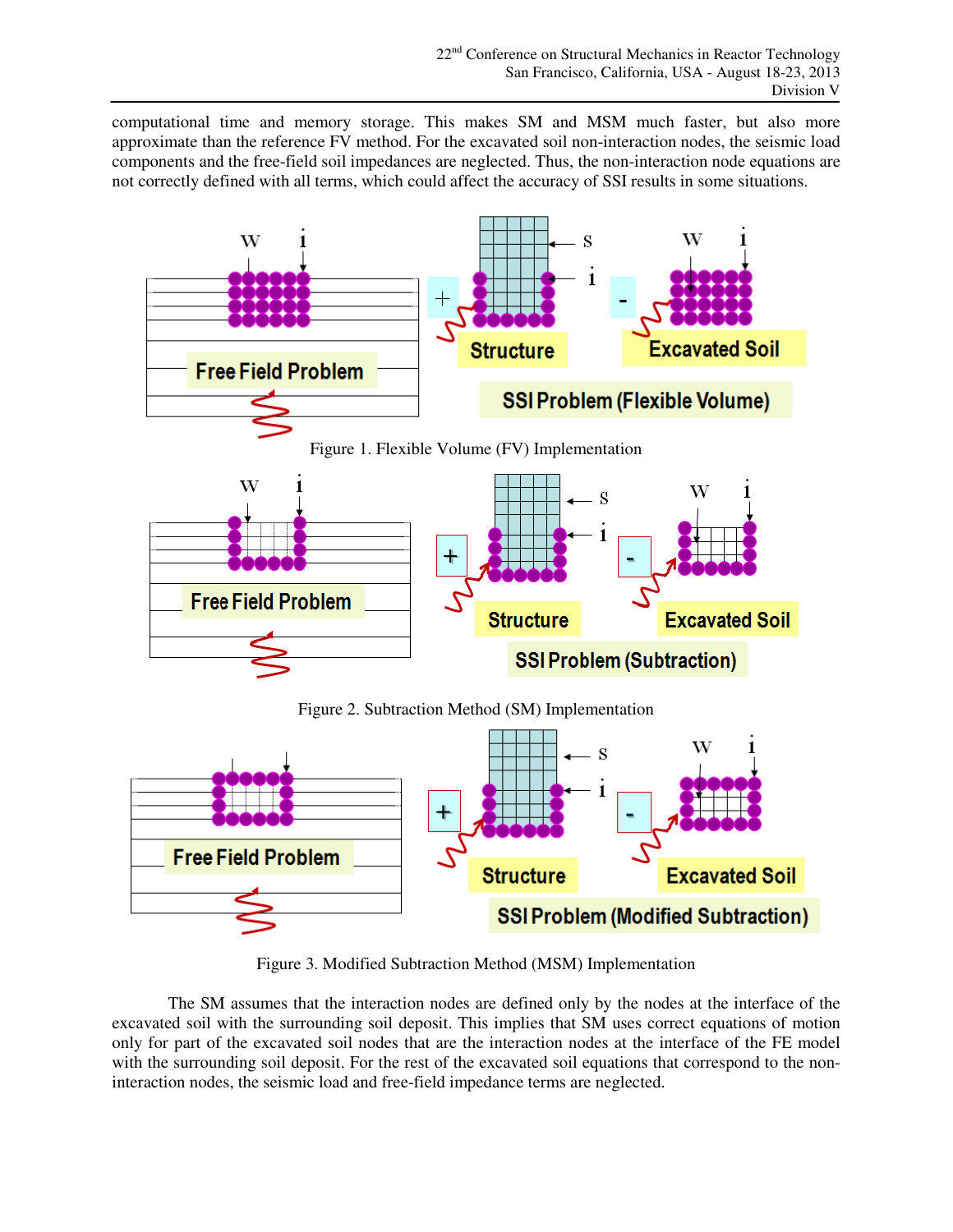As a result of the approximate SSI modeling for a number of equations of motion in the excavated soil at the non-interaction nodes, the excavated soil motion will include a number of spurious vibration modes. These spurious modes are more excited by the short wavelength components in the mid and high frequency ranges. For softer excavated soils there is a larger number of spurious modes in the mid-high frequency range of engineering interest than in stiffer soils. Thus, the SM solution depreciates faster for the softer excavated soils and higher frequency seismic excitations. For low frequency inputs, since the wave scattering effects are reduced, the effects of the approximate modeling and prediction of the excavation soil dynamics is much less important, and, therefore, SM is reasonably accurate for such situations. These SM behavioral trends are consistent with the SSI results obtained by the DOE SSI studies done using SM (Gutierez, 2011).

In addition to the interaction nodes defined by SM at the FE model-free-field soil interface, MSM includes the nodes at the ground surface of the excavated soil as interaction nodes. By adding interaction nodes at the ground surface, the scattered surface waves that manifest at the ground surface are captured much more accurately in the mid-high frequency range. In addition, the inclusion of the ground surface nodes as interaction nodes provides significantly improved boundary conditions for simulating the excavated soil dynamic behavior. It should be noted that SSI scattered waves manifest primarily by Rayleigh and Love surface waves. Thus, it is very important to have a correct SSI modeling for the equations of motion of the excavated soil nodes situated at ground surface that are heavily driven by surface wave components. Thus, including surface nodes as interaction nodes greatly improves the excavation soil response accuracy since the surface wave motions are captured much more accurately. These SM behavioral trends are consistent with the SSI results obtained by the DOE SSI studies done using SM (Gutierez, 2011).

#### **FREE-FIELD ANALYSIS VS. KINEMATIC SSI ANALYSIS VS. COMPLETE SSI ANALYSIS**

Based on the FV substructuring theory, the complete SSI interaction system is split in two steps as shown in Figures 1 through 3. The two steps are 1) the free-field or site response analysis and 2) the complete SSI interaction analysis. It should be noted that the free-field response analysis includes no seismic wave scattering effects or kinematic SSI effects due to the foundation stiffness presence in the soil. The complete SSI analysis step requires to include both the effects of kinematic SSI interaction (or wave scattering) and the inertial SSI interaction. Based on the FV substructuring, this is obtained by using a coupled dynamic system that includes both the structure and the excavated soil subsystems. Per the FV substructuring formulation, the overall SSI system dynamic stiffness is defined by the structure dynamic stiffness minus the excavated soil dynamic stiffness. By including the structure-excavated soil dynamic coupling in the SSI analysis step, both the kinematic and inertial effects are incorporated. It is obvious that the role of the excavated soil system is to capture the kinematic SSI or wave scattering effects.

The FV substructuring methods, such as FV, SM and MSM are different by how the excavated soil is modeled. Therefore, these methods differ in the level of approximation introduced for capturing the excavated soil dynamic behavior under the free-field soil excitation. The difference in the excavated soil modeling introduced by the different selection of the SSI interaction nodes in the FV, SM and MSM methods, impacts directly on the kinematic SSI (or wave scattering) solution accuracy. Therefore, if the SSI results of FV, SM and MSM differ for a particular case study, the differences between the SSI responses come basically from the differences between the computed kinematic SSI effects, as a result of different excavated soil modeling introduced by the selection of interaction nodes.

#### **CASE STUDIES**

Reactor Building Nuclear Island (RBNI) has a foundation footprint area of about 300 ft x 400 ft and an embedment of about 40 ft depth. In this section, the MSM results are compared with the FV method results for selected case studies. The MSM validation included three types of confirmatory investigations for the investigated RBNI embedded model on 1) the excavation soil cavity effects, 2) the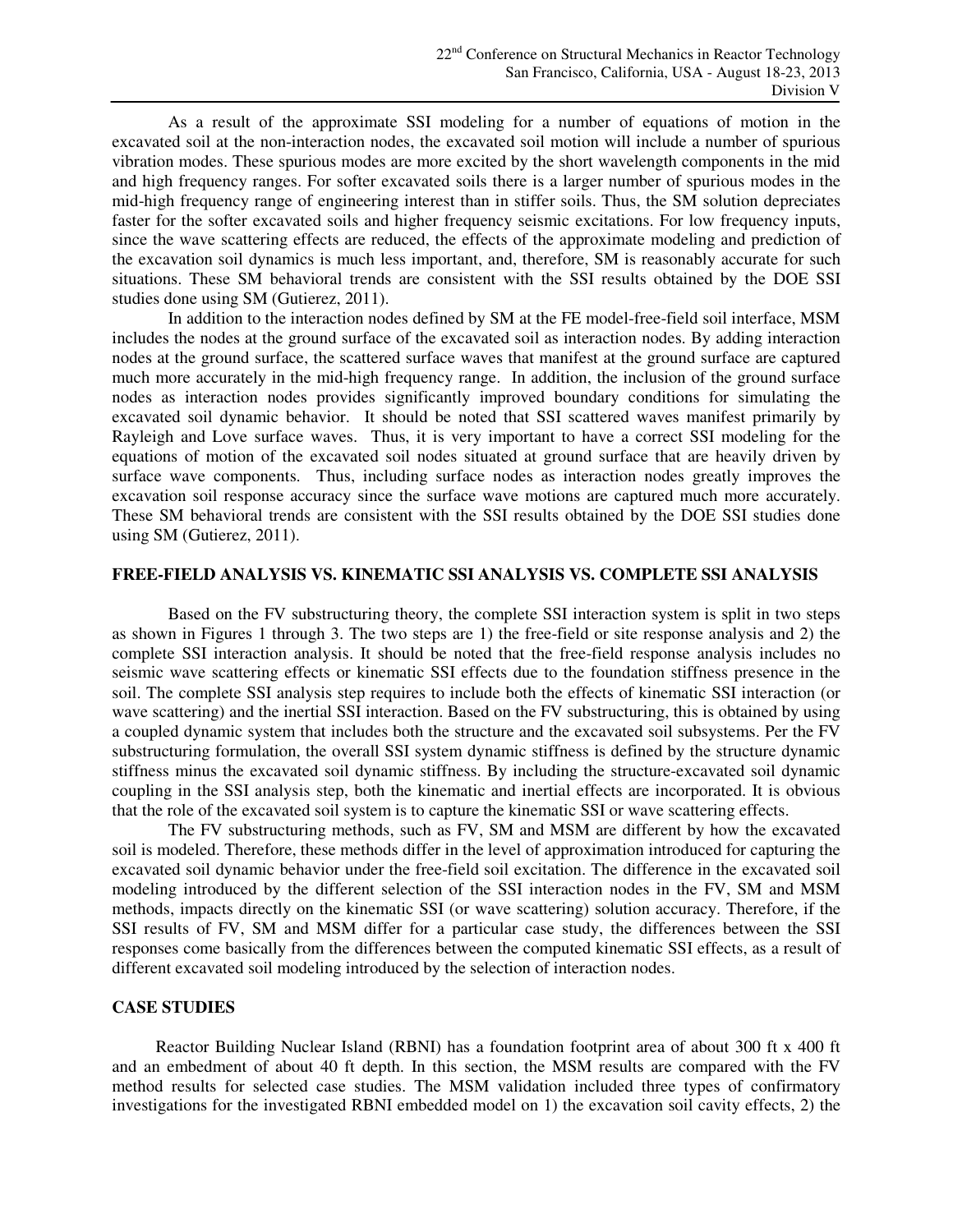wave scattering or kinematic SSI analysis effects, and 3) the complete SSI analysis effects (including both kinematic and inertial effects). All SSI analyses were performed using ACS SASSI (Ghiocel, 2012a).

The RBNI excavation cavity model, the masless NI foundation model and the NI SSI model are shown in Figure 2. For excavation and foundation model (bonded) the output node locations is indicated in the figure. The foundation and SSI models were considered to be either bonded or unbonded to the surrounding free-field soil. The unbonded models corresponded to the embedded models that assume separation between the foundation walls and the side backfill soil.

As shown in Figure 2, the excavation cavity effects are computed using a simple RBNI excavation model (upper plot) that includes no foundation or structure parts. The wave scattering or kinematic SSI model (middle plot) includes both the NI excavation model and the massless embedded foundation model. Different soil profiles were considered. The complete SSI model (lower plot) includes the NI excavation model and the NI foundation model and structures.

All SSI analyses were performed for soil sites with shear wave velocity of the embedment soil layers of about 800 fps, denoted 270-200 soil, and about 1650 fps, denoted 560-500 soil, respectively. For the 270-200 soil profile there is a stiff soil formation at 200 ft depth, while for the 560-500 soil profile there is a stiff soil formation at 500 ft depth. The seismic input was described by a typical flat CSDRS spectra defined at ground surface obtained by modifying the RG 1.60 spectra in the high-frequency range up to 25 Hz. The in-column input motions at the foundation level were computed for ech soil profiles. The cut-off frequency was 40 Hz for 270-200 soil and 50 Hz for 560-500 soil.

#### **RESULTS**

In this section the SSI results obtain for the RBNI cavity model, RBNI masless foundation model and RBNI complete SSI model. Because of the paper space limitations only few selected results are included. To help the interpretation of the computed results, the results for the cavity model are presented at the end of this section instead of the beginning of this section.

Figure 3 shows the wave scattering or kinematic SSI analysis results obtained using the massless the RBNI foundation model. Figure 3 includes comparisons of the ATF and 5% damping ARS curves computed for the MSM and FVM methods at the foundation model top corner. The MSM and FV results are matching almost perfect. The foundation walls were considered to be bonded with the surrounding free-field soil.

Figures 4 shows the complete SSI analysis results obtained using the complete RBNI complex FEA model. Figure 4 includes comparisons of the ATF and 5% damping ARS curves computed for the MSM and FV methods at the support of the reactor vessel. The MSM and FV results are matching again almost perfectly. The foundation walls were considered to be unbonded with the surrounding free-field soil. Results in other locations show very good matching everywhere.

Finally, the excavation cavity analysis results are shown in Figure 5. The 270-200 soft soil profile was considered. Comparative ATF computed at the bottom and the top corners of the soil excavation are plotted. It should be noted that MSM and FV are matching again very well. However, at a very close look for the top corner location ATF plots indicate that for this cross-shaped excavation, the ATF curve computed at the top corner using FV is a bit shaky due some minor numerical noise. It should be noted that more generally, the excavation cavity models are particularly exposed to some numerical noise existence in the computed ATF solution since the excavation cavity problem itself appears to be quite numerically ill-conditioned for soft soil excavations. It should be also noted that if the excavation cavity model is approximated by a double symmetric shape excavation, the top corner ATF becomes very smoothed with no slight line tremor.

Based on the shown results, it should be noted that the ATF results from the kinematic SSI analysis and the complete SSI analysis are much more numerically robust than the excavation cavity analysis results as indicated in Figure 4. For practical NI applications it appears that it could be more appropriate to use massless foundation models or full SSI FEA models for checking MSM against FV, than use potentially numerically sensitive excavation cavity models.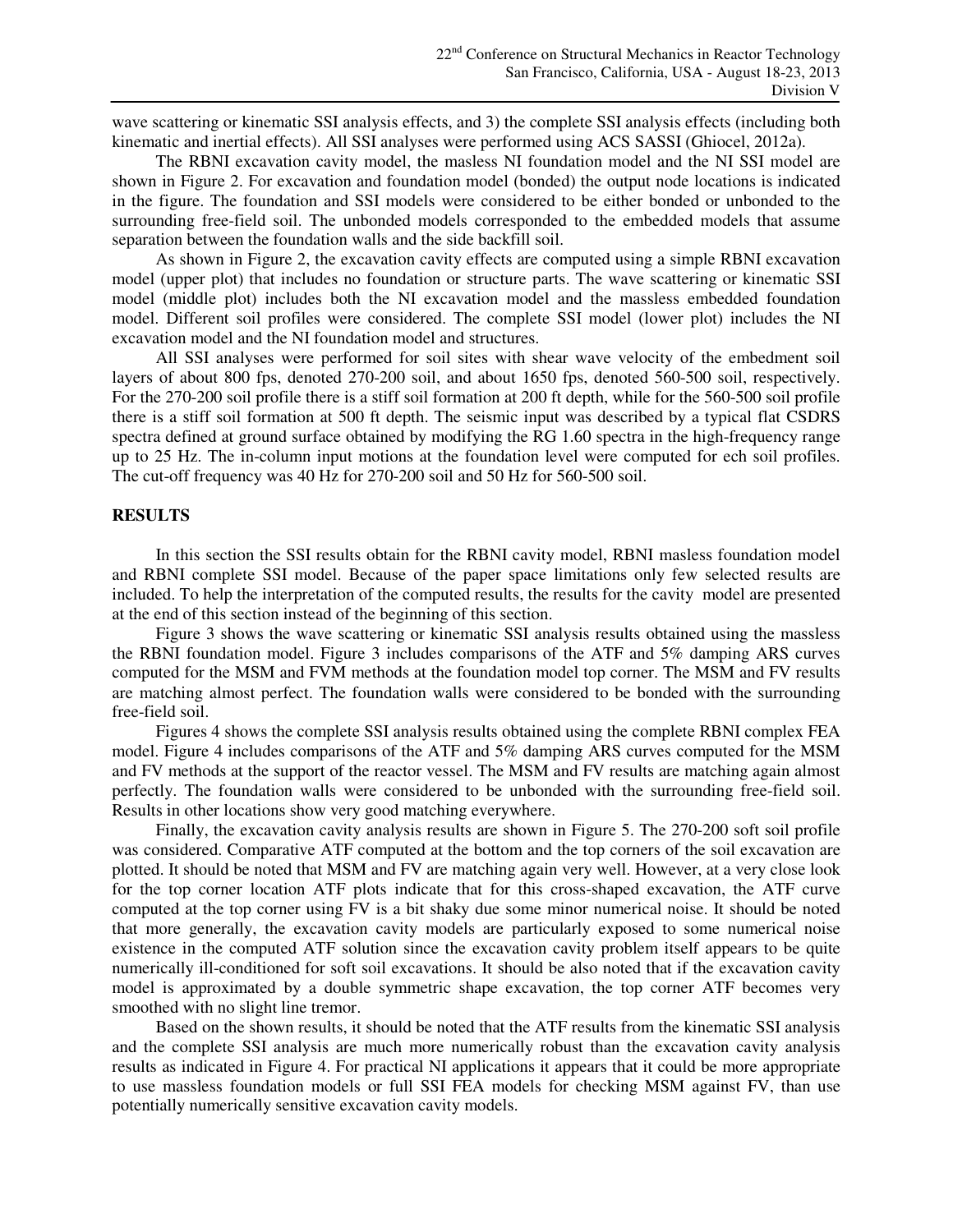

22<sup>nd</sup> Conference on Structural Mechanics in Reactor Technology San Francisco, California, USA - August 18-23, 2013 Division V

Figure 2 NI Excavation Volume Model (upper), NI Masless Foundation Model (middle) and NI SSI Model including Surrounding Backfill Soil (lower)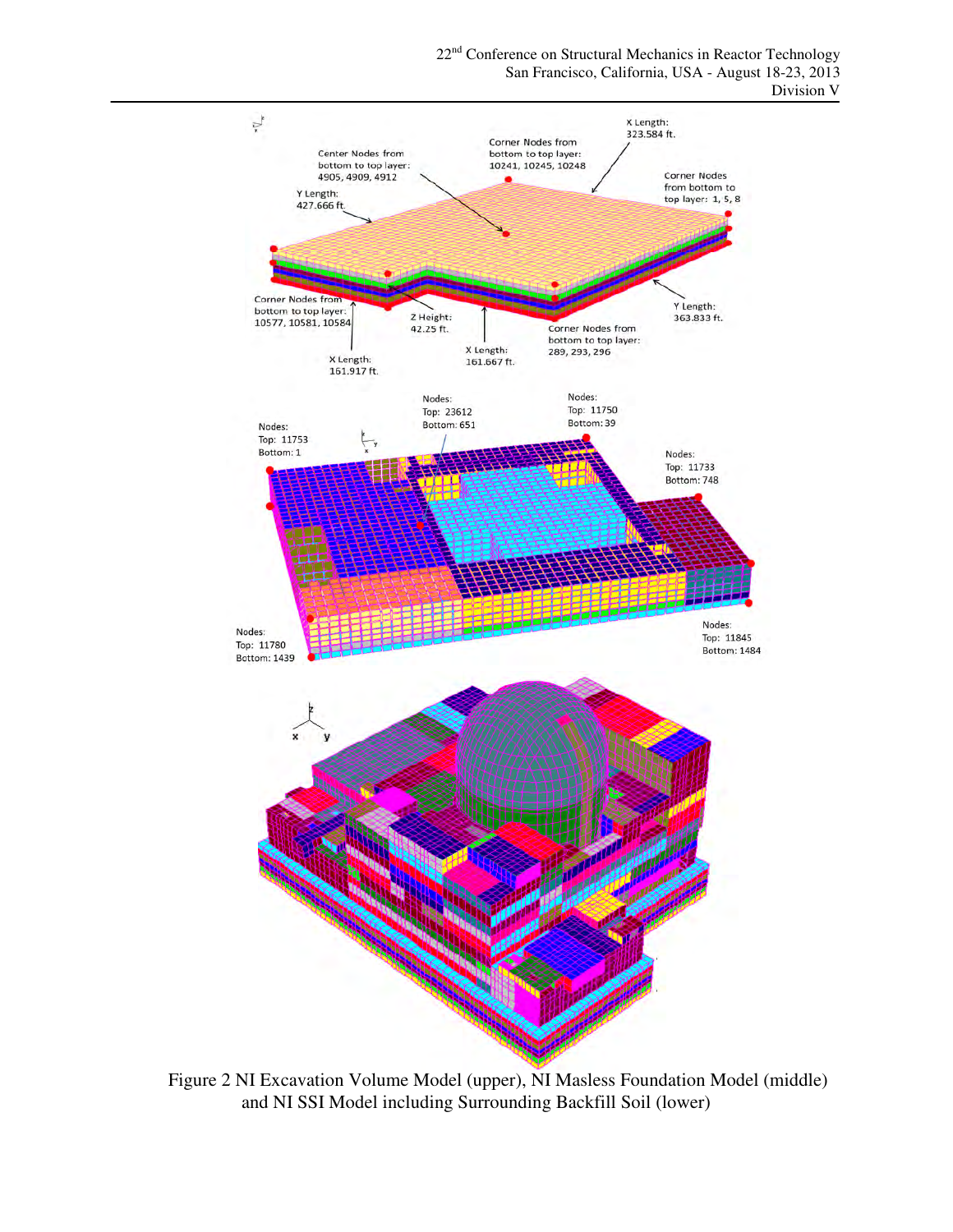

b) 5% Damping ARS

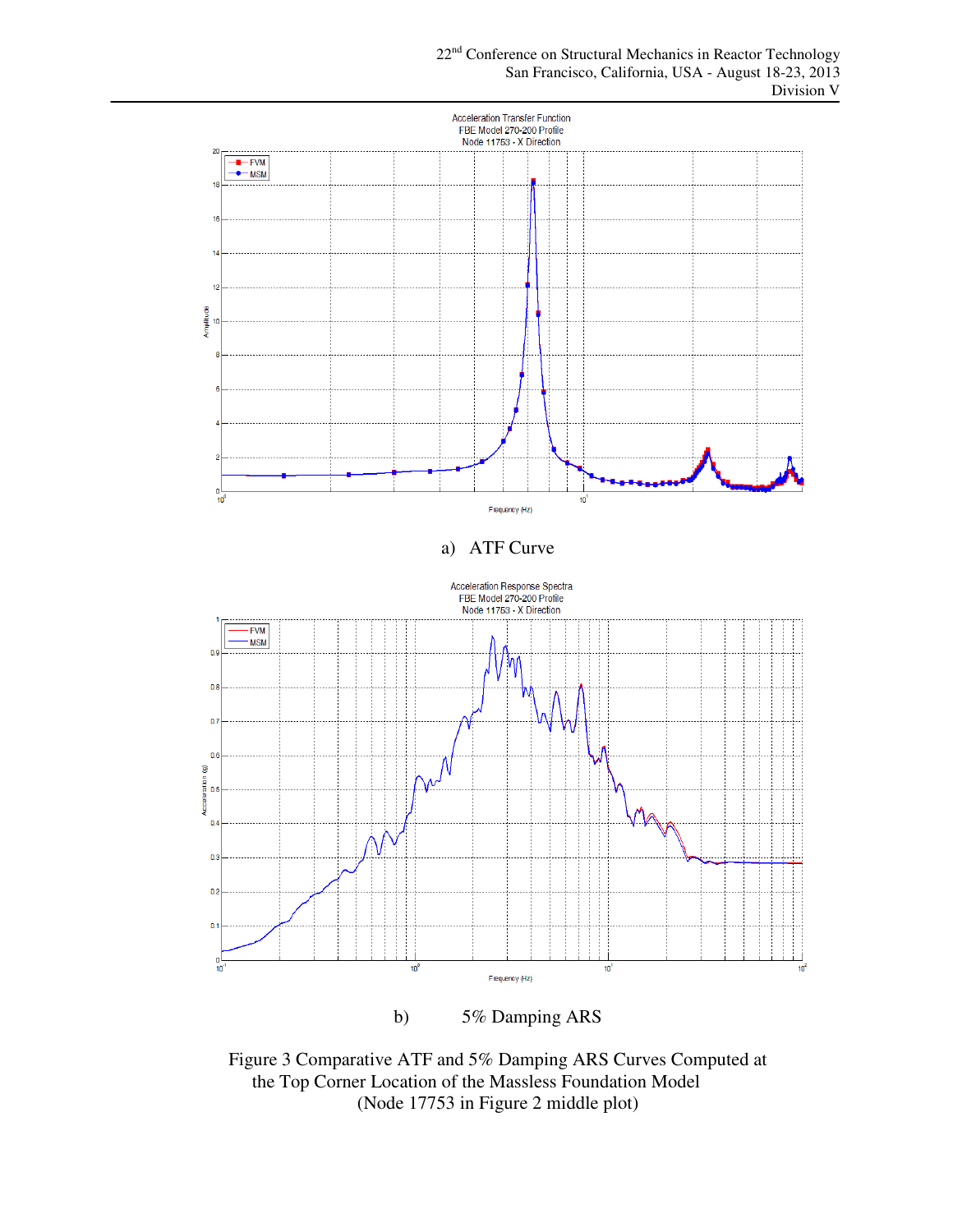

d) 5% Damping ARS

Figure 3 Comparative ATF and 5% Damping ARS Curves Computed at the Reactor Support for the NI Complex SSI Model (Figure 2 lower plot)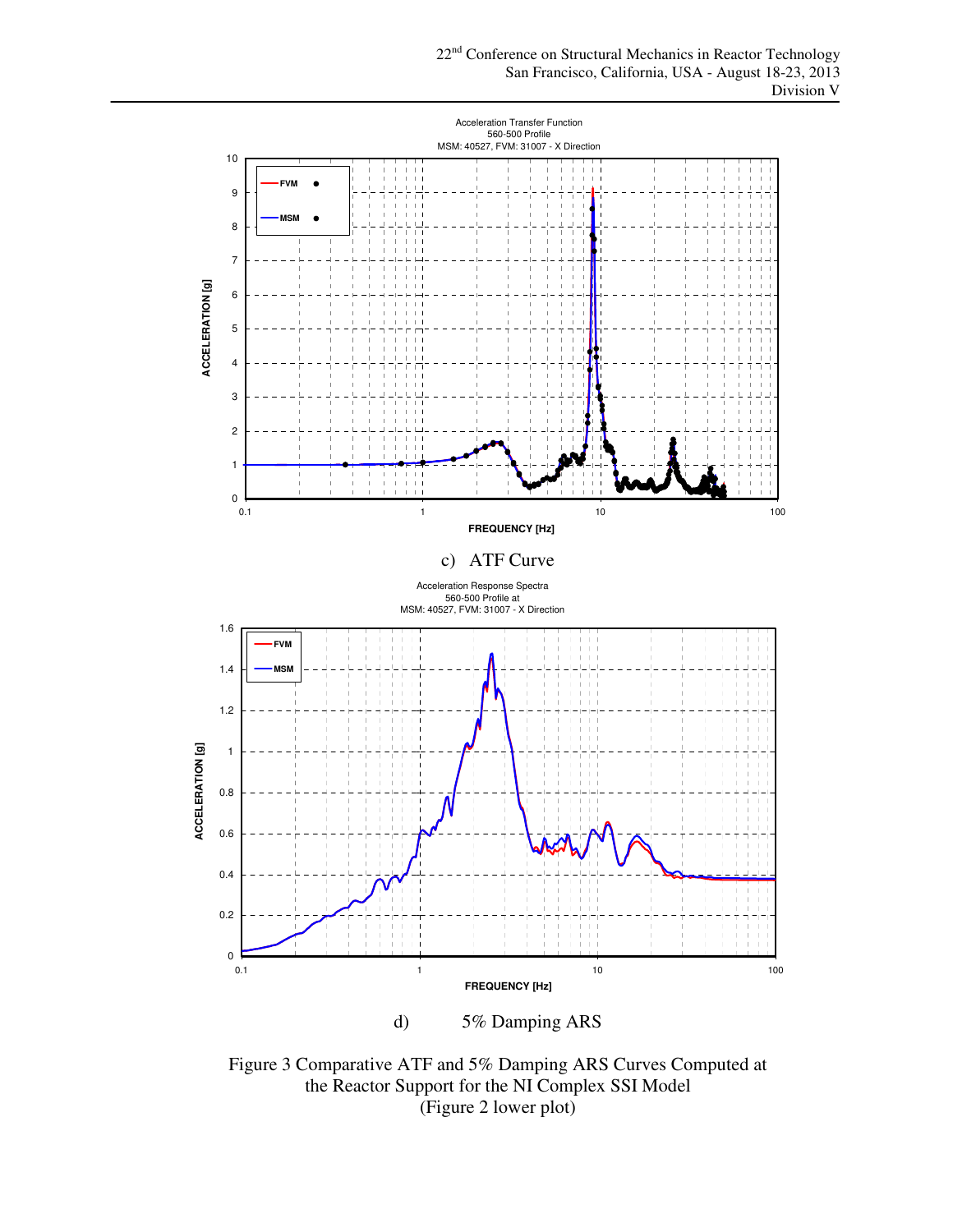

Figure 4 Comparative ATF Curves Computed at the Bottom Corner Location of Excavated Soil (Nodes 1 and 2 in Figure 2 upper plot)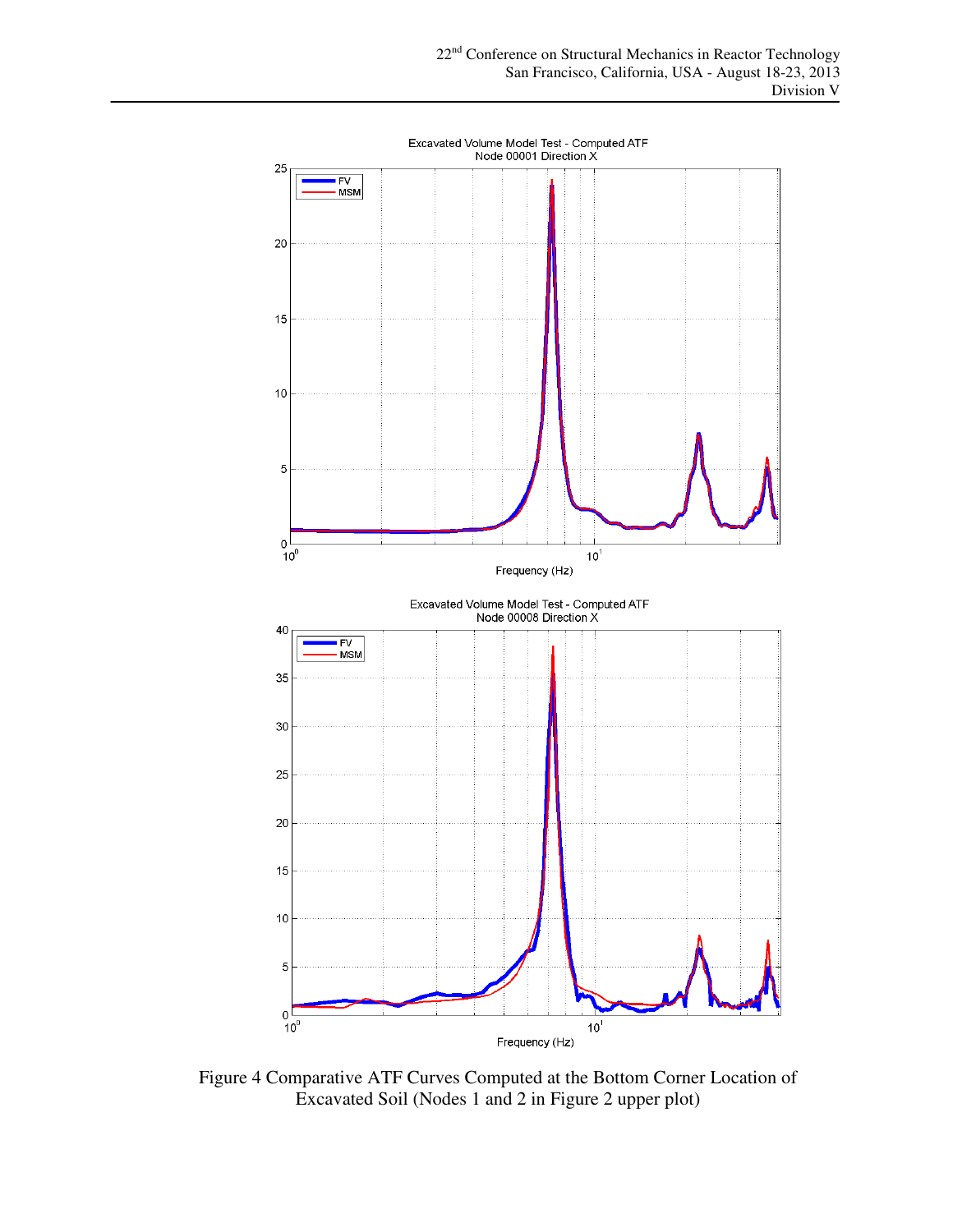

Figure 5 Soil Excavation Model With A Cross-Shape in Horizontal Plane



Figure 6 ATF Computed at Interior Corner Middle Level Location (Node 5513 in Figure 4)